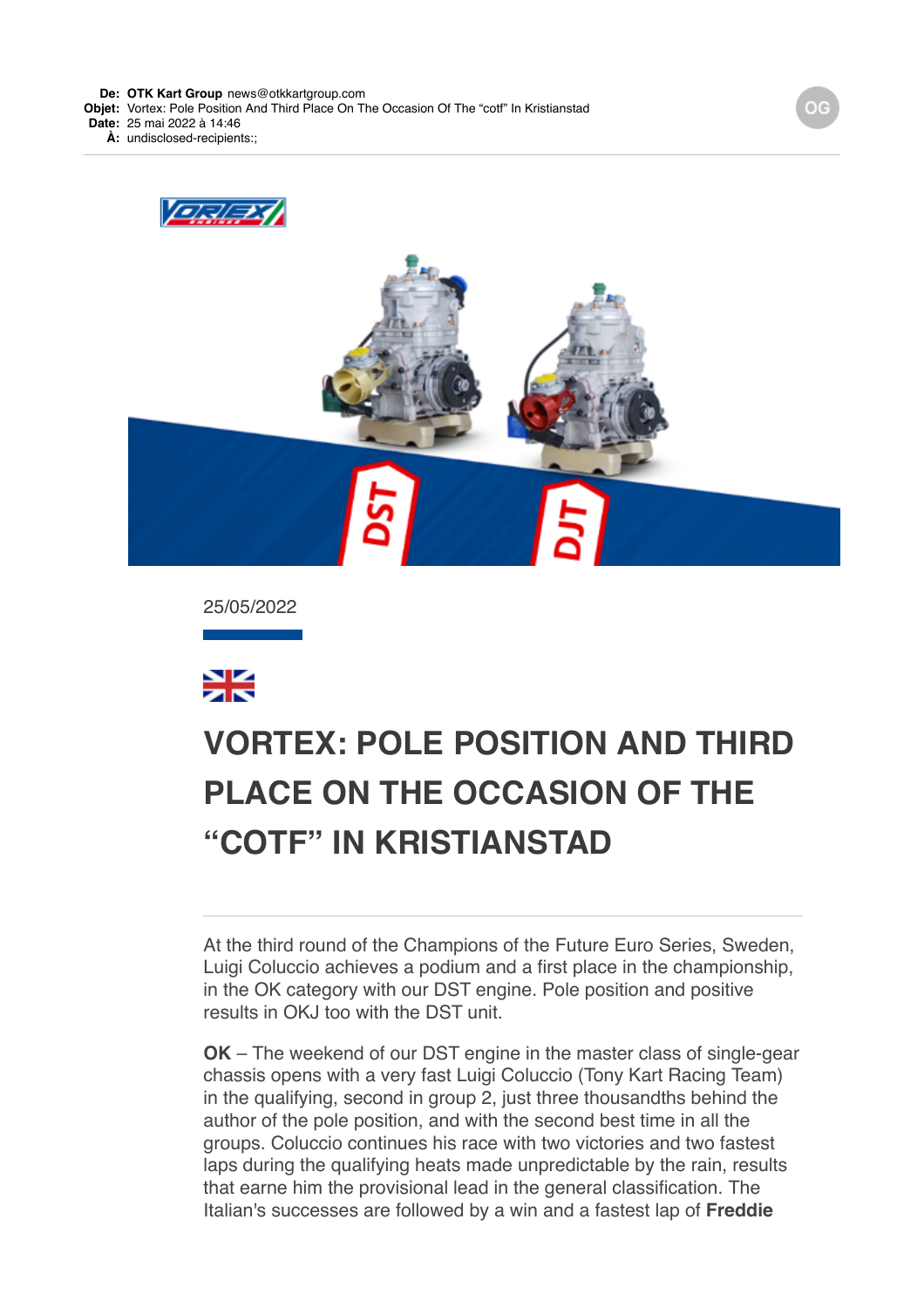**Slater** (Ricky Flynn Motorsport) and a first place of **Ean Eyckmans** (EGP Racing Team).

The final starts with almost a third of the line-up powered by Vortex. A sudden rainstorm before the start forces the attendants into a wet and extremely complicated race. In this situation Coluccio makes no mistakes and takes home a precious third place for the championship: the Italian jumps to the top of the standings. **Juho Valtanen** (Tony Kart Racing Team) also performs well, at ease in the rain and fourth on the finish line, as did **Joseph Turney** (Tony Kart Racing Team), able to recover 18 positions from the starting grid. On track for the final we also find Tuukka Taponen (Tony Kart Racing Team), Eyckmans, Slater, **Dion Gowda** (Ricky Flynn Motorsport), **Maksimilian Popov** (Ward Racing), **David Walther** (Koski Motorsport) and **Oscar Pedersen** (Ward Racing).

**OKJ** - Another pole position for our DJT engine in the "Junior" category of the single-gear karts. **Dmitry Matveev** (Koski Motorsport), after his victory in the previous round of Zuera, sets the best lap of 51.782 in the Friday's qualifying. The driver of Koski Motorsport continues with noteworthy results also in the qualifying heats, scoring a total of three victories, including the heats A-F which see a Vortex hat-trick with the second place (with fastest lap) of Leo Nilsson (Ward Racing) and the third of **Enzo Tarnvanichkul** (Tony Kart Racing Team). **Jan Przyrowski** (Tony Kart Racing Team) also signs a victory in the eliminatory heats. The final, with 40% of the starting grid powered by Vortex, starts on a completely dry track, but a heavy rain puts all the drivers in extreme difficulty. The race management is forced to wave the red flag and puts an end to hostilities on the track in advance. In this situation **Guillaume Bouzar** (Koski Motorsport) hits the Top 5, with Matveev just a little behind the Luxembourgian driver.

Remarkable comeback of 18 positions for **Jimmy Helias** (Tony Kart Racing Team), who finishes ahead of Nilsson, **Alfie Slater** (Ricky Flynn Motorsport) and **Maciej Gladysz** (Ricky Flynn Motorsport), the latter winner of Super Heat 1. Unlucky **Enzo Tarnvanichkul** (Tony Kart Racing Team), on the virtual podium for most of the race before the rain arrives. Also at the start of the final also **Thomas Strauven** (Ricky Flynn Motorsport), **Kirill Dzitiev** (Ward Racing), **Salim Hanna** (Ricky Flynn Motorsport), **Marcel Kasprzycki** (Ward Racing), **Marcus Saeter** (Ward Racing), **Elliot Kaczynski** (Ward Racing) and Przyrowski.

## **[VORTEX: POLE E TERZO POSTO](data:text/html;charset=utf-8;base64,%20PGh0bWwgeG1sbnM9Imh0dHA6Ly93d3cudzMub3JnLzE5OTkveGh0bWwiIGNsYXNzPSJhcHBsZS1tYWlsLWltcGxpY2l0LWRhcmstc3VwcG9ydCIgc3R5bGU9Inpvb206IDE7Ij48aGVhZD48c3R5bGUgdHlwZT0idGV4dC9jc3MiPi8qCiAqICBNVUlXZWJEb2N1bWVudC5jc3MKICogIE1haWwKICoKICogIENvcHlyaWdodCAyMDEyIEFwcGxlIEluYy4gQWxsIHJpZ2h0cyByZXNlcnZlZC4gCiAqLwoKKiB7CiAgICAtd2Via2l0LXVzZXItbW9kaWZ5OiBpbml0aWFsICFpbXBvcnRhbnQ7Cn0KCmh0bWwgewogICAgZm9udDogMTIuMDAwMDAwcHggSGVsdmV0aWNhOwp9Cgpib2R5IHsKICAgIG1hcmdpbjogMThweCAyNXB4IDIycHg7CiAgICBwYWRkaW5nOiAwOwogICAgd29yZC13cmFwOiBicmVhay13b3JkOwogICAgd29yZC1icmVhazogYnJlYWstd29yZDsKIH0KCnRhYmxlIHsKICAgIHdvcmQtYnJlYWs6IG5vcm1hbDsKfQoKLyogQXR0YWNobWVudHMgKi8KCmltZy5BcHBsZS1zbWFsbC1pbWFnZSB7CiAgICB3aWR0aDozMjBweDsKfQoKaW1nLkFwcGxlLW1lZGl1bS1pbWFnZSB7CiAgICB3aWR0aDo2NDBweDsKfQoKaW1nLkFwcGxlLWxhcmdlLWltYWdlIHsKICAgIHdpZHRoOjEyODBweDsKfQoKQC13ZWJraXQta2V5ZnJhbWVzIEFwcGxlLWRpc2NyZXRlLXNwaW5uZXIgewogICAgLyogVGhlc2Uga2V5ZnJhbWVzIHRyeSB0byByZXByb2R1Y2UgdGhlIDE2IGRpc2NyZXRlIHN0ZXBzIHNlZW4gaW4gYSBzdGFuZGFyZCBzeXN0ZW0gcHJvZ3Jlc3MgaW5kaWNhdG9yLiAqLwogICAgMCUgewogICAgICAgIGJhY2tncm91bmQtaW1hZ2U6IHVybCgneC1idW5kbGUtcmVzb3VyY2U6SW5kZXRlcm1pbmF0ZVByb2dyZXNzU3Bpbm5lcjEucGRmJyk7CiAgICB9CiAgICA2LjI1MCUgewogICAgICAgIGJhY2tncm91bmQtaW1hZ2U6IHVybCgneC1idW5kbGUtcmVzb3VyY2U6SW5kZXRlcm1pbmF0ZVByb2dyZXNzU3Bpbm5lcjIucGRmJyk7CiAgICB9CiAgICAxMi41MDAlIHsKICAgICAgICBiYWNrZ3JvdW5kLWltYWdlOiB1cmwoJ3gtYnVuZGxlLXJlc291cmNlOkluZGV0ZXJtaW5hdGVQcm9ncmVzc1NwaW5uZXIzLnBkZicpOwogICAgfQogICAgMTguNzUwJSB7CiAgICAgICAgYmFja2dyb3VuZC1pbWFnZTogdXJsKCd4LWJ1bmRsZS1yZXNvdXJjZTpJbmRldGVybWluYXRlUHJvZ3Jlc3NTcGlubmVyNC5wZGYnKTsKICAgIH0KICAgIDI1LjAwMCUgewogICAgICAgIGJhY2tncm91bmQtaW1hZ2U6IHVybCgneC1idW5kbGUtcmVzb3VyY2U6SW5kZXRlcm1pbmF0ZVByb2dyZXNzU3Bpbm5lcjUucGRmJyk7CiAgICB9CiAgICAzMS4yNTAlIHsKICAgICAgICBiYWNrZ3JvdW5kLWltYWdlOiB1cmwoJ3gtYnVuZGxlLXJlc291cmNlOkluZGV0ZXJtaW5hdGVQcm9ncmVzc1NwaW5uZXI2LnBkZicpOwogICAgfQogICAgMzcuNTAwJSB7CiAgICAgICAgYmFja2dyb3VuZC1pbWFnZTogdXJsKCd4LWJ1bmRsZS1yZXNvdXJjZTpJbmRldGVybWluYXRlUHJvZ3Jlc3NTcGlubmVyNy5wZGYnKTsKICAgIH0KICAgIDQzLjc1MCUgewogICAgICAgIGJhY2tncm91bmQtaW1hZ2U6IHVybCgneC1idW5kbGUtcmVzb3VyY2U6SW5kZXRlcm1pbmF0ZVByb2dyZXNzU3Bpbm5lcjgucGRmJyk7CiAgICB9CiAgICA1MC4wMDAlIHsKICAgICAgICBiYWNrZ3JvdW5kLWltYWdlOiB1cmwoJ3gtYnVuZGxlLXJlc291cmNlOkluZGV0ZXJtaW5hdGVQcm9ncmVzc1NwaW5uZXI5LnBkZicpOwogICAgfQogICAgNTYuMjUwJSB7CiAgICAgICAgYmFja2dyb3VuZC1pbWFnZTogdXJsKCd4LWJ1bmRsZS1yZXNvdXJjZTpJbmRldGVybWluYXRlUHJvZ3Jlc3NTcGlubmVyMTAucGRmJyk7CiAgICB9CiAgICA2Mi41MDAlIHsKICAgICAgICBiYWNrZ3JvdW5kLWltYWdlOiB1cmwoJ3gtYnVuZGxlLXJlc291cmNlOkluZGV0ZXJtaW5hdGVQcm9ncmVzc1NwaW5uZXIxMS5wZGYnKTsKICAgIH0KICAgIDY4Ljc1MCUgewogICAgICAgIGJhY2tncm91bmQtaW1hZ2U6IHVybCgneC1idW5kbGUtcmVzb3VyY2U6SW5kZXRlcm1pbmF0ZVByb2dyZXNzU3Bpbm5lcjEyLnBkZicpOwogICAgfQogICAgNzUuMDAwJSB7CiAgICAgICAgYmFja2dyb3VuZC1pbWFnZTogdXJsKCd4LWJ1bmRsZS1yZXNvdXJjZTpJbmRldGVybWluYXRlUHJvZ3Jlc3NTcGlubmVyMTMucGRmJyk7CiAgICB9CiAgICA4MS4yNTAlIHsKICAgICAgICBiYWNrZ3JvdW5kLWltYWdlOiB1cmwoJ3gtYnVuZGxlLXJlc291cmNlOkluZGV0ZXJtaW5hdGVQcm9ncmVzc1NwaW5uZXIxNC5wZGYnKTsKICAgIH0KICAgIDg3LjUwMCUgewogICAgICAgIGJhY2tncm91bmQtaW1hZ2U6IHVybCgneC1idW5kbGUtcmVzb3VyY2U6SW5kZXRlcm1pbmF0ZVByb2dyZXNzU3Bpbm5lcjE1LnBkZicpOwogICAgfQogICAgOTMuNzUwJSB7CiAgICAgICAgYmFja2dyb3VuZC1pbWFnZTogdXJsKCd4LWJ1bmRsZS1yZXNvdXJjZTpJbmRldGVybWluYXRlUHJvZ3Jlc3NTcGlubmVyMTYucGRmJyk7CiAgICB9CiAgICAxMDAlIHsKICAgICAgICBiYWNrZ3JvdW5kLWltYWdlOiB1cmwoJ3gtYnVuZGxlLXJlc291cmNlOkluZGV0ZXJtaW5hdGVQcm9ncmVzc1NwaW5uZXIxLnBkZicpOwogICAgfQp9CgpkaXYuQXBwbGUtaW5kZXRlcm1pbmF0ZS1wcm9ncmVzcy1zcGlubmVyIHsKICAgIHdpZHRoOiAxNnB4OwogICAgaGVpZ2h0OiAxNnB4OwogICAgYmFja2dyb3VuZC1pbWFnZTogdXJsKCd4LWJ1bmRsZS1yZXNvdXJjZTpJbmRldGVybWluYXRlUHJvZ3Jlc3NTcGlubmVyMS5wZGYnKTsKICAgIGJhY2tncm91bmQtcmVwZWF0OiBuby1yZXBlYXQ7CiAgICBiYWNrZ3JvdW5kLXNpemU6IDEwMCUgMTAwJTsKICAgIC13ZWJraXQtYW5pbWF0aW9uLW5hbWU6IEFwcGxlLWRpc2NyZXRlLXNwaW5uZXI7CiAgICAtd2Via2l0LWFuaW1hdGlvbi1kdXJhdGlvbjogMXM7CiAgICAtd2Via2l0LWFuaW1hdGlvbi1pdGVyYXRpb24tY291bnQ6IGluZmluaXRlOwogICAgLXdlYmtpdC1hbmltYXRpb24tdGltaW5nLWZ1bmN0aW9uOiBzdGVwLXN0YXJ0Owp9CgovKiBMaXN0IFN0eWxlcyAqLwoKdWwuQXBwbGUtZGFzaC1saXN0LCB1bC5BcHBsZS1kYXNoLWxpc3QgdWwgewogICAgbGlzdC1zdHlsZS10eXBlOiBub25lOwp9CiAgICAKdWwuQXBwbGUtZGFzaC1saXN0IGxpOmJlZm9yZSB7CiAgICBjb250ZW50OiAiXDIwMTMiOwogICAgcG9zaXRpb246IGFic29sdXRlOwogICAgbWFyZ2luOiAwIC0xLjI1ZW07Cn0KCi8qIE9yZGVyZWQgTGlzdHM6IFN1cHBvcnQgOSBkZWVwLCBsaWtlIFBhZ2VzLCB0aGVuIGZhbGwgYmFjayB0byBkYXNoZXMgKi8Kb2wsIG9sIG9sIG9sIG9sLCBvbCBvbCBvbCBvbCBvbCBvbCBvbCB7CiAgICBsaXN0LXN0eWxlLXR5cGU6IGRlY2ltYWw7Cn0KCm9sIG9sLCBvbCBvbCBvbCBvbCBvbCwgb2wgb2wgb2wgb2wgb2wgb2wgb2wgb2wgewogICAgbGlzdC1zdHlsZS10eXBlOiBsb3dlci1hbHBoYTsKfQoKb2wgb2wgb2wsIG9sIG9sIG9sIG9sIG9sIG9sLCBvbCBvbCBvbCBvbCBvbCBvbCBvbCBvbCBvbCB7CiAgICBsaXN0LXN0eWxlLXR5cGU6IGxvd2VyLXJvbWFuOwp9CgpvbCBvbCBvbCBvbCBvbCBvbCBvbCBvbCBvbCBvbCB7CiAgICBsaXN0LXN0eWxlLXR5cGU6IG5vbmU7Cn0KCm9sIG9sIG9sIG9sIG9sIG9sIG9sIG9sIG9sIG9sIGxpOmJlZm9yZSB7CiAgICBjb250ZW50OiAiXDIwMTMiOwogICAgcG9zaXRpb246IGFic29sdXRlOwogICAgLXdlYmtpdC1tYXJnaW4tc3RhcnQ6IC0xLjI1ZW07Cn0KCi8qIE1haWwtc3BlY2lmaWMgU3R5bGVzICovCgphLngtYXBwbGUtbWFpbC1zZWUtbW9yZSwgYS54LWFwcGxlLW1haWwtc2VlLW1vcmUtZnJvbSB7CiAgICBmb250LXNpemU6IDEwcHg7CiAgICBmb250LWZhbWlseTogSGVsdmV0aWNhOwogICAgdGV4dC1kZWNvcmF0aW9uOiBub25lOwogICAgY29sb3I6IC1hcHBsZS1zeXN0ZW0tYmx1ZTsKICAgIC1hcHBsZS1jb2xvci1maWx0ZXI6IG5vbmU7Cn0KCmEueC1hcHBsZS1tYWlsLXNlZS1tb3JlIHsKICAgIGZvbnQtc2l6ZTogMTFweDsKICAgIGZvbnQtd2VpZ2h0OiBib2xkOwp9Cgpib2R5LkFwcGxlUGxhaW5UZXh0Qm9keSB7CiAgICAtd2Via2l0LW5ic3AtbW9kZTogc3BhY2U7CiAgICBmb250LXNpemU6IGluaGVyaXRweDsKICAgIGZvbnQtZmFtaWx5OiBpbmhlcml0Owp9Cgpib2R5LlNpbmdsZXRvbiB7CiAgICBtYXJnaW4tbGVmdDogMzZweDsKfQoKLngtYXBwbGUtbWFpbGRyb3BiYW5uZXIgewogICAgZGlzcGxheTogbm9uZTsKfQoKYmxvY2txdW90ZVt0eXBlPWNpdGVdIHsKICAgIHBhZGRpbmctbGVmdDogOHB4OwogICAgbWFyZ2luOiAwOwogICAgYm9yZGVyLWxlZnQtd2lkdGg6IDJweDsKICAgIGJvcmRlci1sZWZ0LXN0eWxlOiBzb2xpZDsKICAgIGJvcmRlci1sZWZ0LWNvbG9yOiByZ2JhKDg4LCA4NiwgMjE0LCAyNTUpOwogICAgY29sb3I6IHJnYmEoODgsIDg2LCAyMTQsIDI1NSk7Cn0KCmJsb2NrcXVvdGVbdHlwZT1jaXRlXSBibG9ja3F1b3RlW3R5cGU9Y2l0ZV0gewogICAgYm9yZGVyLWxlZnQtd2lkdGg6IDJweDsKICAgIGJvcmRlci1sZWZ0LXN0eWxlOiBzb2xpZDsKICAgIGJvcmRlci1sZWZ0LWNvbG9yOiByZ2JhKDAsIDE3NSwgMjA1LCAyNTUpOwogICAgY29sb3I6IHJnYmEoMCwgMTc1LCAyMDUsIDI1NSk7Cn0KCmJsb2NrcXVvdGVbdHlwZT1jaXRlXSBibG9ja3F1b3RlW3R5cGU9Y2l0ZV0gYmxvY2txdW90ZVt0eXBlPWNpdGVdIHsKICAgIGJvcmRlci1sZWZ0LXdpZHRoOiAycHg7CiAgICBib3JkZXItbGVmdC1zdHlsZTogc29saWQ7CiAgICBib3JkZXItbGVmdC1jb2xvcjogcmdiYSgxOCwgMTkyLCAxNCwgMjU1KTsKICAgIGNvbG9yOiByZ2JhKDE4LCAxOTIsIDE0LCAyNTUpOwp9CgppbWcuQXBwbGUtd2ViLWF0dGFjaG1lbnQgewogICAgdmVydGljYWwtYWxpZ246IHRvcCAhaW1wb3J0YW50OwogICAgbWF4LXdpZHRoOiAxMDAlICFpbXBvcnRhbnQ7Cn0KCnZpZGVvLkFwcGxlLXdlYi1hdHRhY2htZW50IHsKICAgIG1heC13aWR0aDogMTAwJSAhaW1wb3J0YW50Owp9CgppbWcuQXBwbGUtZWRnZS10by1lZGdlLXZpc3VhbC1tZWRpYSwgdmlkZW8uQXBwbGUtZWRnZS10by1lZGdlLXZpc3VhbC1tZWRpYSB7CiAgICBkaXNwbGF5OiBibG9jazsKICAgIG1heC13aWR0aDogY2FsYygxMDAlICsgNTBweCkgIWltcG9ydGFudDsKICAgIG1hcmdpbjogMCAtMjVweDsKfQoKaW1nLkFwcGxlLWVkZ2UtdG8tZWRnZS12aXN1YWwtbWVkaWEuU2luZ2xldG9uLCB2aWRlby5BcHBsZS1lZGdlLXRvLWVkZ2UtdmlzdWFsLW1lZGlhLlNpbmdsZXRvbiB7CiAgICBkaXNwbGF5OiBibG9jazsKICAgIG1heC13aWR0aDogY2FsYygxMDAlICsgNjFweCkgIWltcG9ydGFudDsKICAgIG1hcmdpbjogMCAtMjVweCAwIC0zNnB4Owp9CgoKLyogTWVkaWEgUXVlcnkgT3ZlcnJpZGVzIChMZWF2ZSBhdCBib3R0b20pICovCgpAbWVkaWEgc2NyZWVuIGFuZCAocHJlZmVycy1jb2xvci1zY2hlbWU6IGRhcmspIHsKICAgIC8qIEltcGxpY2l0IChjb2xvci1maWx0ZXJlZCkgZGFyayBtb2RlICovCiAgICA6cm9vdC5hcHBsZS1tYWlsLWltcGxpY2l0LWRhcmstc3VwcG9ydCB7CiAgICAgICAgLWFwcGxlLWNvbG9yLWZpbHRlcjogYXBwbGUtaW52ZXJ0LWxpZ2h0bmVzcygpOwogICAgICAgIC0tcXVvdGUtYmFyLWNvbG9yLWxldmVsLTE6IC1hcHBsZS1zeXN0ZW0tcHVycGxlOwogICAgICAgIC0tcXVvdGUtdGV4dC1jb2xvci1sZXZlbC0xOiAtYXBwbGUtc3lzdGVtLXB1cnBsZTsKICAgICAgICAtLXF1b3RlLWJhci1jb2xvci1sZXZlbC0yOiByZ2JhKDAsIDE3NSwgMjA1LCAyNTUpOwogICAgICAgIC0tcXVvdGUtdGV4dC1jb2xvci1sZXZlbC0yOiByZ2JhKDAsIDE3NSwgMjA1LCAyNTUpOwogICAgICAgIC0tcXVvdGUtYmFyLWNvbG9yLWxldmVsLTM6IHJnYmEoMTgsIDE5MiwgMTQsIDI1NSk7CiAgICAgICAgLS1xdW90ZS10ZXh0LWNvbG9yLWxldmVsLTM6IHJnYmEoMTgsIDE5MiwgMTQsIDI1NSk7CiAgICB9CgogICAgLyogRXhwbGljaXQgKGRlY2xhcmVkKSBkYXJrIG1vZGUgKi8KICAgIDpyb290Om5vdCguYXBwbGUtbWFpbC1pbXBsaWNpdC1kYXJrLXN1cHBvcnQpIHsKICAgICAgICAtLXF1b3RlLWJhci1jb2xvci1sZXZlbC0xOiAtYXBwbGUtc3lzdGVtLXB1cnBsZTsKICAgICAgICAtLXF1b3RlLXRleHQtY29sb3ItbGV2ZWwtMTogLWFwcGxlLXN5c3RlbS1wdXJwbGU7CiAgICAgICAgLS1xdW90ZS1iYXItY29sb3ItbGV2ZWwtMjogcmdiYSgwLCAyMDAsIDI1MCwgMjU1KTsKICAgICAgICAtLXF1b3RlLXRleHQtY29sb3ItbGV2ZWwtMjogcmdiYSgwLCAyMDAsIDI1MCwgMjU1KTsKICAgICAgICAtLXF1b3RlLWJhci1jb2xvci1sZXZlbC0zOiByZ2JhKDg3LCAyMTcsIDExOSwgMjU1KTsKICAgICAgICAtLXF1b3RlLXRleHQtY29sb3ItbGV2ZWwtMzogcmdiYSg4NywgMjE3LCAxMTksIDI1NSk7CiAgICB9CgogICAgYmxvY2txdW90ZVt0eXBlPWNpdGVdIHsKICAgICAgICBib3JkZXItbGVmdC1jb2xvcjogdmFyKC0tcXVvdGUtYmFyLWNvbG9yLWxldmVsLTEpOwogICAgICAgIGNvbG9yOiB2YXIoLS1xdW90ZS10ZXh0LWNvbG9yLWxldmVsLTEpOwogICAgfQoKICAgIGJsb2NrcXVvdGVbdHlwZT1jaXRlXSBibG9ja3F1b3RlW3R5cGU9Y2l0ZV0gewogICAgICAgIGJvcmRlci1sZWZ0LWNvbG9yOiB2YXIoLS1xdW90ZS1iYXItY29sb3ItbGV2ZWwtMik7CiAgICAgICAgY29sb3I6IHZhcigtLXF1b3RlLXRleHQtY29sb3ItbGV2ZWwtMik7CiAgICB9CgogICAgYmxvY2txdW90ZVt0eXBlPWNpdGVdIGJsb2NrcXVvdGVbdHlwZT1jaXRlXSBibG9ja3F1b3RlW3R5cGU9Y2l0ZV0gewogICAgICAgIGJvcmRlci1sZWZ0LWNvbG9yOiB2YXIoLS1xdW90ZS1iYXItY29sb3ItbGV2ZWwtMyk7CiAgICAgICAgY29sb3I6IHZhcigtLXF1b3RlLXRleHQtY29sb3ItbGV2ZWwtMyk7CiAgICB9Cn0KCi8qIFByaW50IFN0eWxlcyAqLwoKQG1lZGlhIHByaW50IHsKICAgIGJvZHkgewogICAgICAgIGZvbnQtc2l6ZTogODAlOwogICAgICAgIHBhZGRpbmc6IDA7CiAgICAgICAgbWFyZ2luOiAwOwogICAgfQp9Ci5NYWlsT3V0bGluZSB7IG1hcmdpbi10b3A6MDsgbWFyZ2luLWJvdHRvbTowOyB9Cjwvc3R5bGU+CjxtZXRhIGh0dHAtZXF1aXY9IkNvbnRlbnQtVHlwZSIgY29udGVudD0idGV4dC9odG1sOyBjaGFyc2V0PXV0Zi04Ij4KPHRpdGxlPlZPUlRFWDwvdGl0bGU+CjxzdHlsZSB0eXBlPSJ0ZXh0L2NzcyI+CiN0aXRvbG94IHsKCWZvbnQtc2l6ZTogMjRweDsKCWZvbnQtZmFtaWx5OiBBcmlhbCwgSGVsdmV0aWNhLCBzYW5zLXNlcmlmOwoJY29sb3I6ICMwMDRiOTU7Cn0KPC9zdHlsZT4KPC9oZWFkPgoKPGJvZHkgYmdjb2xvcj0iI2ZmZmZmZiIgY2xhc3M9IlNpbmdsZXRvbiI+CjxzdHlsZT4KYm9keSB7IG1hcmdpbjowcHg7IH0KPC9zdHlsZT4KPCEtLSA8cCBzdHlsZT0idGV4dC1hbGlnbjpjZW50ZXI7IGZvbnQtZmFtaWx5OiBBcmlhbCwgc2Fucy1zZXJpZjsgZm9udC1zaXplOjEzcHg7Ij5TZSBub24gdmlzdWFsaXp6aSBjb3JyZXR0YW1lbnRlIHF1ZXN0YSBlLW1haWwgPGEgaHJlZj0iIyIgc3R5bGU9ImZvbnQtd2VpZ2h0OmJvbGQ7IHRleHQtZGVjb3JhdGlvbjpub25lOyBjb2xvcjogIzAwNGI5NSI+Y2xpY2NhIHF1aTwvYT48L3A+IC0tPgo8dGFibGUgd2lkdGg9IjEwMCUiIGJvcmRlcj0iMCIgY2VsbHNwYWNpbmc9IjAiIGNlbGxwYWRkaW5nPSIwIiBiZ2NvbG9yPSIjZmZmZmZmIj4KICA8dGJvZHk+PHRyPgogIDx0ZCBhbGlnbj0iY2VudGVyIj48L3RkPgogIDwvdHI+CiAgPHRyPgogICAgPHRkPgogICAgICA8dGFibGUgd2lkdGg9IjYwMCIgYm9yZGVyPSIwIiBjZWxsc3BhY2luZz0iMCIgY2VsbHBhZGRpbmc9IjAiIGJnY29sb3I9IiNGRkZGRkYiIGFsaWduPSJjZW50ZXIiPgogICAgICAgIDx0Ym9keT48dHI+CiAgICAgICAgICA8dGQgYmdjb2xvcj0iIzAwNGI5NSI+CiAgICAgICAgICA8IS0tIGhlYWRlciAtLT4KICAgICAgICAgICAgPHRhYmxlIGJvcmRlcj0iMCIgd2lkdGg9IjYwMCIgaGVpZ2h0PSI2MCIgY2VsbHNwYWNpbmc9IjAiIGNlbGxwYWRkaW5nPSIwIiBhbGlnbj0iY2VudGVyIj4KICAgICAgICAgICAgPHRib2R5Pjx0cj4KICAgICAgICAgICAgCTx0ZCB2YWxpZ249InRvcCI+CiAgICAgICAgICAgICAgICAJPHRhYmxlIGJvcmRlcj0iMCIgY2VsbHBhZGRpbmc9IjAiIGNlbGxzcGFjaW5nPSIwIiBhbGlnbj0iY2VudGVyIiB3aWR0aD0iNjAwIiBiYWNrZ3JvdW5kPSIjMDA0Yjk1Ij4KICAgICAgICAgICAgICAgICAgICA8dGJvZHk+PHRyPgogICAgICAgICAgICAgICAgICAgIAk8dGQgdmFsaWduPSJtaWRkbGUiIHN0eWxlPSJwYWRkaW5nLWxlZnQ6MjBweCI+CiAgICAgICAgICAgICAgICAgICAgICAgIAk8YSBocmVmPSIjIj48aW1nIHNyYz0iaHR0cDovL25ld3NsZXR0ZXIudG9ueWthcnQuY29tL2ltYWdlcy92b3J0ZXgvbG9nby5wbmciIHdpZHRoPSIxMTEiIGhlaWdodD0iNjgiIGFsdD0iIiBib3JkZXI9IjAiPjwvYT4KICAgICAgICAgICAgICAgICAgPC90ZD4KICAgICAgICAgICAgICAgICAgICAJPHRkIHZhbGlnbj0ibWlkZGxlIj4KICAgICAgICAgICAgICAgICAgICAgICAgCTx0YWJsZSBib3JkZXI9IjAiIGJnY29sb3I9IiMwMDRiOTUiIGNlbGxwYWRkaW5nPSIwIiBjZWxsc3BhY2luZz0iMCIgYWxpZ249InJpZ2h0Ij4KICAgICAgICAgICAgICAgICAgICAgICAgICAgIDx0Ym9keT48dHI+CiAgICAgICAgICAgICAgICAgICAgICAgICAgICAgICAgPHRkIGNsYXNzPSJjZW50ZXIiIHN0eWxlPSJmb250LXNpemU6IDEzcHg7IGNvbG9yOiAjMDA0Yjk1OyBmb250LXdlaWdodDogbGlnaHQ7IHRleHQtYWxpZ246IHJpZ2h0OyBmb250LWZhbWlseTogJ09wZW4gU2FucycsIEhlbHZldGljYSwgQXJpYWwsIHNhbnMtc2VyaWY7IGxpbmUtaGVpZ2h0OiAyMHB4OyB2ZXJ0aWNhbC1hbGlnbjogbWlkZGxlOyBwYWRkaW5nOjZweCAyMHB4IDBweCAyMHB4OyBmb250LXN0eWxlOml0YWxpYyI+CiAgICAgICAgICAgICAgICAgICAgICAgICAgICAgICAgICAgIDwhLS0gPGEgaHJlZj0iIyI+PGltZyBzcmM9Imh0dHA6Ly9uZXdzbGV0dGVyLnRvbnlrYXJ0LmNvbS9pbWFnZXMvdm9ydGV4L3NvY2lhbF9mYWNlYm9vay5wbmciIGJvcmRlcj0iMCIgYWx0PSIiPjwvYT4KICAgICAgICAgICAgICAgICAgICAgICAgICAgICAgICAgICAgJm5ic3A7Jm5ic3A7Jm5ic3A7CiAgICAgICAgICAgICAgICAgICAgICAgICAgICAgICAgICAgIDxhIGhyZWY9IiMiPjxpbWcgc3JjPSJodHRwOi8vbmV3c2xldHRlci50b255a2FydC5jb20vaW1hZ2VzL3ZvcnRleC9zb2NpYWxfdHdpdHRlci5wbmciIGJvcmRlcj0iMCIgYWx0PSIiPjwvYT4KICAgICAgICAgICAgICAgICAgICAgICAgICAgICAgICAgICAgJm5ic3A7Jm5ic3A7Jm5ic3A7IC0tPgogICAgICAgICAgICAgICAgICAgICAgICAgICAgICAgICAgICA8YSBocmVmPSJodHRwczovL3d3dy5pbnN0YWdyYW0uY29tL3ZvcnRleGVuZ2luZXNvZmZpY2lhbC8iPjxpbWcgc3JjPSJodHRwOi8vbmV3c2xldHRlci50b255a2FydC5jb20vaW1hZ2VzL3ZvcnRleC9zb2NpYWxfaW5zdGFncmFtLnBuZyIgYm9yZGVyPSIwIiBhbHQ9IiI+PC9hPgogICAgICAgICAgICAgICAgICAgICAgICAgICAgICAgICAgICA8IS0tICZuYnNwOyZuYnNwOyZuYnNwOwogICAgICAgICAgICAgICAgICAgICAgICAgICAgICAgICAgICA8YSBocmVmPSIjIj48aW1nIHNyYz0iaHR0cDovL25ld3NsZXR0ZXIudG9ueWthcnQuY29tL2ltYWdlcy92b3J0ZXgvc29jaWFsX3lvdXR1YmUucG5nIiBib3JkZXI9IjAiIGFsdD0iIj48L2E+IC0tPgogICAgICAgICAgICAgICAgICAgICAgICAgICAgICAgIDwvdGQ+CiAgICAgICAgICAgICAgICAgICAgICAgICAgICA8L3RyPgogICAgICAgICAgICAgICAgICAgICAgICAJPC90Ym9keT48L3RhYmxlPgogICAgICAgICAgICAgICAgICAgICAgICA8L3RkPgogICAgICAgICAgICAgICAgICAgIDwvdHI+CiAgICAgICAgICAgICAgICAgICAgPC90Ym9keT48L3RhYmxlPgogICAgICAgICAgICAgICAgPC90ZD4KICAgICAgICAgICAgPC90cj4KICAgICAgICAgICAgPHRyPgogICAgICAgICAgICAgIDx0ZCB2YWxpZ249InRvcCI+CiAgICAgICAgICAgICAgICA8aW1nIHNyYz0iaHR0cDovL25ld3NsZXR0ZXIudG9ueWthcnQuY29tL2FsbGVnYXRpX3RlbXBsYXRlLzIwMjIvMjAyMjA1MjUtMTQ0NjIzMS90ZXN0YXRhLmpwZWciIGFsdD0iIiB3aWR0aD0iNjAyIiBoZWlnaHQ9IjI1MiIgc3R5bGU9IndpZHRoOjYwMnB4OyBoZWlnaHQ6MjUycHg7Ij4KICAgICAgICAgICAgICA8L3RkPgogICAgICAgICAgICA8L3RyPgogICAgICAgICAgICA8L3Rib2R5PjwvdGFibGU+CiAgICAgICAgICA8IS0tIC5oZWFkZXIgLS0+CiAgICAgICAgICA8L3RkPgogICAgICAgIDwvdHI+CiAgICAgICAgPHRyPgogICAgICAgICAgPHRkPgogICAgICAgICAgCTx0YWJsZSB3aWR0aD0iMTAwJSIgYm9yZGVyPSIwIiBjZWxsc3BhY2luZz0iMCIgY2VsbHBhZGRpbmc9IjAiPgogICAgICAgICAgICAgIDx0Ym9keT48dHI+CiAgICAgICAgICAgICAgICA8dGQgd2lkdGg9IjEwJSI+Jm5ic3A7PC90ZD4KICAgICAgICAgICAgICAgIDx0ZCB3aWR0aD0iODAlIiBhbGlnbj0ibGVmdCIgdmFsaWduPSJ0b3AiPgogICAgICAgICAgICAgICAgCTx0YWJsZSB3aWR0aD0iMTAwJSIgYm9yZGVyPSIwIiBjZWxsc3BhY2luZz0iMCIgY2VsbHBhZGRpbmc9IjAiPgogICAgICAgICAgICAgICAgICAgIAk8dGJvZHk+PHRyPgoJICAgICAgICAgICAgICAgICAgICAgIDx0ZD4mbmJzcDs8L3RkPgogICAgCSAgICAgICAgICAgICAgICA8L3RyPgogICAgICAgIAkgICAgICAgICAgICA8dHI+CiAgICAgICAgICAgIAkgICAgICAgICAgPHRkIGFsaWduPSJsZWZ0IiB2YWxpZ249InRvcCI+CiAgICAgICAgICAgICAgICAJICAgICAgICA8dGFibGUgd2lkdGg9IjEwMCUiIGJvcmRlcj0iMCIgY2VsbHNwYWNpbmc9IjAiIGNlbGxwYWRkaW5nPSIwIj4KICAgICAgICAgICAgICAgICAgICAgICAgICAgICAgPHRib2R5Pjx0cj4KICAgICAgICAgICAgICAgICAgICAgICAgICAgICAgICA8dGQgaGVpZ2h0PSIzNSIgYWxpZ249ImxlZnQiIHZhbGlnbj0ibWlkZGxlIj4KCiAgICAgICAgICAgICAgICAgICAgICAgICAgICAgICAgICAJPHRhYmxlIGJvcmRlcj0iMCIgd2lkdGg9IjEwMCUiIGNlbGxwYWRkaW5nPSIwIiBjZWxsc3BhY2luZz0iMCI+CiAgICAgICAgICAgICAgICAgICAgICAgICAgICAgICAgICAJPHRib2R5Pjx0cj4KICAgICAgICAgICAgICAgICAgICAgICAgICAgICAgICAgIAkJPHRkIHdpZHRoPSI4MCIgYWxpZ249ImxlZnQiIHZhbGlnbj0ibWlkZGxlIiBzdHlsZT0icGFkZGluZy10b3A6MTBweDsgcGFkZGluZy1ib3R0b206IDEwcHg7IGJvcmRlci1ib3R0b206IDlweCBzb2xpZCAjMDA0Yjk1Ij48Zm9udCBzdHlsZT0idGV4dC1kZWNvcmF0aW9uOiBub25lOyBmb250LXNpemU6IDE1cHg7IGNvbG9yOiAjM2EzYTNhOyBmb250LWZhbWlseTonT3BlbiBTYW5zJywgSGVsdmV0aWNhLCBBcmlhbCwgc2Fucy1zZXJpZjsiPjI1LzA1LzIwMjI8L2ZvbnQ+CiAgICAgICAgICAgICAgICAgICAgICAgICAgICAgICAgICAgIAk8L3RkPgogICAgICAgICAgICAgICAgICAgICAgICAgICAgICAgICAgICAgICAgPHRkIGFsaWduPSJyaWdodCIgdmFsaWduPSJtaWRkbGUiPiZuYnNwOzwvdGQ+CiAgICAgICAgICAgICAgICAgICAgICAgICAgICAgICAgICAgCTwvdHI+CiAgICAgICAgICAgICAgICAgICAgICAgICAgICAgICAgICA8L3Rib2R5PjwvdGFibGU+CgogICAgICAgICAgICAgICAgICAgICAgICAgICAgICAgIDwvdGQ+CiAgICAgICAgICAgICAgICAgICAgICAgICAgICAgIDwvdHI+CiAgICAgICAgICAgICAgICAgICAgICAgICAgICAgIDx0cj48dGQ+Jm5ic3A7PC90ZD48L3RyPgoKICAgICAgICAgICAgICAgICAgICAgICAgICAgICAgICAgICAgICAgICAgICAgICAgICAgICAgICAgICAgPHRyPgogICAgICAgICAgICAgICAgICAgICAgICAgICAgICAgIDx0ZCBoZWlnaHQ9IjQwIiBhbGlnbj0ibGVmdCIgdmFsaWduPSJtaWRkbGUiIHN0eWxlPSJwYWRkaW5nLXRvcDoxMHB4OyBwYWRkaW5nLWJvdHRvbToxMHB4OyI+CiAgICAgICAgICAgICAgICAgICAgICAgICAgICAgICAgICAgIDwhLS0gaGVhZGxpbmUgLS0+CiAgICAgICAgICAgICAgICAgICAgICAgICAgICAgICAgICA8aW1nIHNyYz0iaHR0cDovL25ld3NsZXR0ZXIudG9ueWthcnQuY29tL2ltYWdlcy92b3J0ZXgvZmxhZy1lbi5naWYiIGFsdD0iIj48YnI+PGJyPgogICAgICAgICAgICAgICAgICAgICAgICAgICAgICAgICAgICA8YSBocmVmPSIjIiBzdHlsZT0idGV4dC1kZWNvcmF0aW9uOiBub25lOyI+PGZvbnQgc3R5bGU9ImxpbmUtaGVpZ2h0OiA0MHB4OyBmb250LXNpemU6IDI2cHg7IGNvbG9yOiAjM2EzYTNhOyBmb250LXdlaWdodDogYm9sZDsgZm9udC1mYW1pbHk6J09wZW4gU2FucycsIEhlbHZldGljYSwgQXJpYWwsIHNhbnMtc2VyaWY7Ij5WT1JURVg6IFBPTEUgUE9TSVRJT04gQU5EIFRISVJEIFBMQUNFIE9OIFRIRSBPQ0NBU0lPTiBPRiBUSEUg4oCcQ09URuKAnSBJTiBLUklTVElBTlNUQUQ8L2ZvbnQ+PC9hPgoKICAgICAgICAgICAgICAgICAgICAgICAgICAgICAgICA8L3RkPgogICAgICAgICAgICAgICAgICAgICAgICAgICAgICA8L3RyPgogICAgICAgICAgICAgICAgICAgICAgICAgICAgICA8dHI+CiAgICAgICAgICAgICAgICAgICAgICAgICAgICAgIAk8dGQgYWxpZ249ImxlZnQiIHZhbGlnbj0idG9wIj4KICAgICAgICAgICAgICAgICAgICAgICAgICAgICAgICAJPHRhYmxlIHdpZHRoPSIxMDAlIiBib3JkZXI9IjAiIGNlbGxwYWRkaW5nPSIwIiBjZWxsc3BhY2luZz0iMCI+CiAgICAgICAgICAgICAgICAgICAgICAgICAgICAgICAgICAgIAk8dGJvZHk+PHRyPjx0ZCBjbGFzcz0icHJvdmEiPiZuYnNwOzwvdGQ+PC90cj4KICAgICAgICAgICAgICAgICAgICAgICAgICAgICAgICAgICAgCTx0cj4KICAgICAgICAgICAgICAgICAgICAgICAgICAgICAgICAgICAgICAgIAk8dGQgdmFsaWduPSJ0b3AiPgogICAgICAgICAgICAgICAgICAgICAgICAgICAgICAgICAgICAgICAgICAgIAk8cCBzdHlsZT0ibXNvLXRhYmxlLWxzcGFjZTowO21zby10YWJsZS1yc3BhY2U6MDsgbWFyZ2luOjAiPiA8c3BhbiBpZD0idGl0b2xveCI+PC9zcGFuPjwvcD48L3RkPgogICAgICAgICAgICAgICAgICAgICAgICAgICAgICAgICAgICAgICAgPC90cj4KICAgICAgICAgICAgICAgICAgICAgICAgICAgICAgICAgICAgICAgIDx0cj4KICAgICAgICAgICAgICAgICAgICAgICAgICAgICAgICAgICAgICAgIAk8dGQgdmFsaWduPSJtaWRkbGUiIHN0eWxlPSJib3JkZXItYm90dG9tOjFweCBzb2xpZCAjYzljOWM5OyI+Jm5ic3A7PC90ZD4KICAgICAgICAgICAgICAgICAgICAgICAgICAgICAgICAgICAgICAgIDwvdHI+CiAgICAgICAgICAgICAgICAgICAgICAgICAgICAgICAgICAgICAgICA8dHI+CiAgICAgICAgICAgICAgICAgICAgICAgICAgICAgICAgICAgICAgICAJPHRkIHZhbGlnbj0ibWlkZGxlIj4mbmJzcDs8L3RkPgogICAgICAgICAgICAgICAgICAgICAgICAgICAgICAgICAgICAgICAgPC90cj4KICAgICAgICAgICAgICAgICAgICAgICAgICAgICAgICAgICAgICAgIDx0cj4KICAgICAgICAgICAgICAgICAgICAgICAgICAgICAgICAgICAgICAgIAk8dGQgdmFsaWduPSJ0b3AiPgogICAgICAgICAgICAgICAgICAgICAgICAgICAgICAgICAgICAgICAgICAgICAgICA8cCBzdHlsZT0ibXNvLXRhYmxlLWxzcGFjZTowO21zby10YWJsZS1yc3BhY2U6MDsgbWFyZ2luOjAiPjxmb250IHN0eWxlPSJmb250LXNpemU6IDE1cHg7IGxpbmUtaGVpZ2h0OjE4cHg7IHRleHQtYWxpZ246IGxlZnQ7IGZvbnQtZmFtaWx5OiAnT3BlbiBTYW5zIExpZ2h0JywgSGVsdmV0aWNhLCBBcmlhbCwgc2Fucy1zZXJpZjsgY29sb3I6IzQzNDM0MyI+PC9mb250PjwvcD48cD48Zm9udCBzdHlsZT0iZm9udC1zaXplOiAxNXB4OyBsaW5lLWhlaWdodDoxOHB4OyB0ZXh0LWFsaWduOiBsZWZ0OyBmb250LWZhbWlseTogJ09wZW4gU2FucyBMaWdodCcsIEhlbHZldGljYSwgQXJpYWwsIHNhbnMtc2VyaWY7IGNvbG9yOiM0MzQzNDMiPkF0IHRoZSB0aGlyZCByb3VuZCBvZiB0aGUgQ2hhbXBpb25zIG9mIHRoZSBGdXR1cmUgRXVybyBTZXJpZXMsIFN3ZWRlbiwgTHVpZ2kgQ29sdWNjaW8gYWNoaWV2ZXMgYSBwb2RpdW0gYW5kIGEgZmlyc3QgcGxhY2UgaW4gdGhlIGNoYW1waW9uc2hpcCwgaW4gdGhlIE9LIGNhdGVnb3J5IHdpdGggb3VyIERTVCBlbmdpbmUuIFBvbGUgcG9zaXRpb24gYW5kIHBvc2l0aXZlIHJlc3VsdHMgaW4gT0tKIHRvbyB3aXRoIHRoZSBEU1QgdW5pdC48L2ZvbnQ+PC9wPjxmb250IHN0eWxlPSJmb250LXNpemU6IDE1cHg7IGxpbmUtaGVpZ2h0OjE4cHg7IHRleHQtYWxpZ246IGxlZnQ7IGZvbnQtZmFtaWx5OiAnT3BlbiBTYW5zIExpZ2h0JywgSGVsdmV0aWNhLCBBcmlhbCwgc2Fucy1zZXJpZjsgY29sb3I6IzQzNDM0MyI+CjxwPjxzdHJvbmc+T0s8L3N0cm9uZz4g4oCTIFRoZSB3ZWVrZW5kIG9mIG91ciBEU1QgZW5naW5lIGluIHRoZSBtYXN0ZXIgY2xhc3Mgb2Ygc2luZ2xlLWdlYXIgY2hhc3NpcyBvcGVucyB3aXRoIGEgdmVyeSBmYXN0IEx1aWdpIENvbHVjY2lvIChUb255IEthcnQgUmFjaW5nIFRlYW0pIGluIHRoZSBxdWFsaWZ5aW5nLCBzZWNvbmQgaW4gZ3JvdXAgMiwganVzdCB0aHJlZSB0aG91c2FuZHRocyBiZWhpbmQgdGhlIGF1dGhvciBvZiB0aGUgcG9sZSBwb3NpdGlvbiwgYW5kIHdpdGggdGhlIHNlY29uZCBiZXN0IHRpbWUgaW4gYWxsIHRoZSBncm91cHMuIENvbHVjY2lvIGNvbnRpbnVlcyBoaXMgcmFjZSB3aXRoIHR3byB2aWN0b3JpZXMgYW5kIHR3byBmYXN0ZXN0IGxhcHMgZHVyaW5nIHRoZSBxdWFsaWZ5aW5nIGhlYXRzIG1hZGUgdW5wcmVkaWN0YWJsZSBieSB0aGUgcmFpbiwgcmVzdWx0cyB0aGF0IGVhcm5lIGhpbSB0aGUgcHJvdmlzaW9uYWwgbGVhZCBpbiB0aGUgZ2VuZXJhbCBjbGFzc2lmaWNhdGlvbi4gVGhlIEl0YWxpYW4ncyBzdWNjZXNzZXMgYXJlIGZvbGxvd2VkIGJ5IGEgd2luIGFuZCBhIGZhc3Rlc3QgbGFwIG9mIDxzdHJvbmc+RnJlZGRpZSBTbGF0ZXI8L3N0cm9uZz4gKFJpY2t5IEZseW5uIE1vdG9yc3BvcnQpIGFuZCBhIGZpcnN0IHBsYWNlIG9mIDxzdHJvbmc+RWFuIEV5Y2ttYW5zPC9zdHJvbmc+IChFR1AgUmFjaW5nIFRlYW0pLjxicj4gVGhlIGZpbmFsIHN0YXJ0cyB3aXRoIGFsbW9zdCBhIHRoaXJkIG9mIHRoZSBsaW5lLXVwIHBvd2VyZWQgYnkgVm9ydGV4LiBBIHN1ZGRlbiByYWluc3Rvcm0gYmVmb3JlIHRoZSBzdGFydCBmb3JjZXMgdGhlIGF0dGVuZGFudHMgaW50byBhIHdldCBhbmQgZXh0cmVtZWx5IGNvbXBsaWNhdGVkIHJhY2UuIEluIHRoaXMgc2l0dWF0aW9uIENvbHVjY2lvIG1ha2VzIG5vIG1pc3Rha2VzIGFuZCB0YWtlcyBob21lIGEgcHJlY2lvdXMgdGhpcmQgcGxhY2UgZm9yIHRoZSBjaGFtcGlvbnNoaXA6IHRoZSBJdGFsaWFuIGp1bXBzIHRvIHRoZSB0b3Agb2YgdGhlIHN0YW5kaW5ncy4gPHN0cm9uZz5KdWhvIFZhbHRhbmVuPC9zdHJvbmc+IChUb255IEthcnQgUmFjaW5nIFRlYW0pIGFsc28gcGVyZm9ybXMgd2VsbCwgYXQgZWFzZSBpbiB0aGUgcmFpbiBhbmQgZm91cnRoIG9uIHRoZSBmaW5pc2ggbGluZSwgYXMgZGlkIDxzdHJvbmc+Sm9zZXBoIFR1cm5leTwvc3Ryb25nPiAoVG9ueSBLYXJ0IFJhY2luZyBUZWFtKSwgYWJsZSB0byByZWNvdmVyIDE4IHBvc2l0aW9ucyBmcm9tIHRoZSBzdGFydGluZyBncmlkLiBPbiB0cmFjayBmb3IgdGhlIGZpbmFsIHdlIGFsc28gZmluZCBUdXVra2EgVGFwb25lbiAoVG9ueSBLYXJ0IFJhY2luZyBUZWFtKSwgRXlja21hbnMsIFNsYXRlciwgPHN0cm9uZz5EaW9uIEdvd2RhPC9zdHJvbmc+IChSaWNreSBGbHlubiBNb3RvcnNwb3J0KSwgPHN0cm9uZz5NYWtzaW1pbGlhbiBQb3Bvdjwvc3Ryb25nPiAoV2FyZCBSYWNpbmcpLCA8c3Ryb25nPkRhdmlkIFdhbHRoZXI8L3N0cm9uZz4gKEtvc2tpIE1vdG9yc3BvcnQpIGFuZCA8c3Ryb25nPk9zY2FyIFBlZGVyc2VuPC9zdHJvbmc+IChXYXJkIFJhY2luZykuPC9wPgo8cD48c3Ryb25nPk9LSjwvc3Ryb25nPiAtIEFub3RoZXIgcG9sZSBwb3NpdGlvbiBmb3Igb3VyIERKVCBlbmdpbmUgaW4gdGhlICJKdW5pb3IiIGNhdGVnb3J5IG9mIHRoZSBzaW5nbGUtZ2VhciBrYXJ0cy4gPHN0cm9uZz5EbWl0cnkgTWF0dmVldjwvc3Ryb25nPiAoS29za2kgTW90b3JzcG9ydCksIGFmdGVyIGhpcyB2aWN0b3J5IGluIHRoZSBwcmV2aW91cyByb3VuZCBvZiBadWVyYSwgc2V0cyB0aGUgYmVzdCBsYXAgb2YgNTEuNzgyIGluIHRoZSBGcmlkYXkncyBxdWFsaWZ5aW5nLiBUaGUgZHJpdmVyIG9mIEtvc2tpIE1vdG9yc3BvcnQgY29udGludWVzIHdpdGggbm90ZXdvcnRoeSByZXN1bHRzIGFsc28gaW4gdGhlIHF1YWxpZnlpbmcgaGVhdHMsIHNjb3JpbmcgYSB0b3RhbCBvZiB0aHJlZSB2aWN0b3JpZXMsIGluY2x1ZGluZyB0aGUgaGVhdHMgQS1GIHdoaWNoIHNlZSBhIFZvcnRleCBoYXQtdHJpY2sgd2l0aCB0aGUgc2Vjb25kIHBsYWNlICh3aXRoIGZhc3Rlc3QgbGFwKSBvZiBMZW8gTmlsc3NvbiAoV2FyZCBSYWNpbmcpIGFuZCB0aGUgdGhpcmQgb2YgPHN0cm9uZz5FbnpvIFRhcm52YW5pY2hrdWw8L3N0cm9uZz4gKFRvbnkgS2FydCBSYWNpbmcgVGVhbSkuIDxzdHJvbmc+SmFuIFByenlyb3dza2k8L3N0cm9uZz4gKFRvbnkgS2FydCBSYWNpbmcgVGVhbSkgYWxzbyBzaWducyBhIHZpY3RvcnkgaW4gdGhlIGVsaW1pbmF0b3J5IGhlYXRzLjxicj4gVGhlIGZpbmFsLCB3aXRoIDQwJSBvZiB0aGUgc3RhcnRpbmcgZ3JpZCBwb3dlcmVkIGJ5IFZvcnRleCwgc3RhcnRzIG9uIGEgY29tcGxldGVseSBkcnkgdHJhY2ssIGJ1dCBhIGhlYXZ5IHJhaW4gcHV0cyBhbGwgdGhlIGRyaXZlcnMgaW4gZXh0cmVtZSBkaWZmaWN1bHR5LiBUaGUgcmFjZSBtYW5hZ2VtZW50IGlzIGZvcmNlZCB0byB3YXZlIHRoZSByZWQgZmxhZyBhbmQgcHV0cyBhbiBlbmQgdG8gaG9zdGlsaXRpZXMgb24gdGhlIHRyYWNrIGluIGFkdmFuY2UuIEluIHRoaXMgc2l0dWF0aW9uIDxzdHJvbmc+R3VpbGxhdW1lIEJvdXphciA8L3N0cm9uZz4oS29za2kgTW90b3JzcG9ydCkgaGl0cyB0aGUgVG9wIDUsIHdpdGggTWF0dmVldiBqdXN0IGEgbGl0dGxlIGJlaGluZCB0aGUgTHV4ZW1ib3VyZ2lhbiBkcml2ZXIuPGJyPiBSZW1hcmthYmxlIGNvbWViYWNrIG9mIDE4IHBvc2l0aW9ucyBmb3IgPHN0cm9uZz5KaW1teSBIZWxpYXM8L3N0cm9uZz4gKFRvbnkgS2FydCBSYWNpbmcgVGVhbSksIHdobyBmaW5pc2hlcyBhaGVhZCBvZiBOaWxzc29uLCA8c3Ryb25nPkFsZmllIFNsYXRlcjwvc3Ryb25nPiAoUmlja3kgRmx5bm4gTW90b3JzcG9ydCkgYW5kIDxzdHJvbmc+TWFjaWVqIEdsYWR5c3o8L3N0cm9uZz4gKFJpY2t5IEZseW5uIE1vdG9yc3BvcnQpLCB0aGUgbGF0dGVyIHdpbm5lciBvZiBTdXBlciBIZWF0IDEuIFVubHVja3kgPHN0cm9uZz5FbnpvIFRhcm52YW5pY2hrdWw8L3N0cm9uZz4gKFRvbnkgS2FydCBSYWNpbmcgVGVhbSksIG9uIHRoZSB2aXJ0dWFsIHBvZGl1bSBmb3IgbW9zdCBvZiB0aGUgcmFjZSBiZWZvcmUgdGhlIHJhaW4gYXJyaXZlcy4gQWxzbyBhdCB0aGUgc3RhcnQgb2YgdGhlIGZpbmFsIGFsc28gPHN0cm9uZz5UaG9tYXMgU3RyYXV2ZW48L3N0cm9uZz4gKFJpY2t5IEZseW5uIE1vdG9yc3BvcnQpLCA8c3Ryb25nPktpcmlsbCBEeml0aWV2PC9zdHJvbmc+IChXYXJkIFJhY2luZyksIDxzdHJvbmc+U2FsaW0gSGFubmE8L3N0cm9uZz4gKFJpY2t5IEZseW5uIE1vdG9yc3BvcnQpLCA8c3Ryb25nPk1hcmNlbCBLYXNwcnp5Y2tpPC9zdHJvbmc+IChXYXJkIFJhY2luZyksIDxzdHJvbmc+TWFyY3VzIFNhZXRlcjwvc3Ryb25nPiAoV2FyZCBSYWNpbmcpLCA8c3Ryb25nPkVsbGlvdCBLYWN6eW5za2k8L3N0cm9uZz4gKFdhcmQgUmFjaW5nKSBhbmQgUHJ6eXJvd3NraS48L3A+PC9mb250PgogICAgICAgICAgICAgICAgICAgICAgICAgICAgICAgICAgICAgICAgICAgICAgICA8cD48L3A+CiAgICAgICAgICAgICAgICAgICAgICAgICAgICAgICAgICAgICAgICAgICAgPC90ZD4KICAgICAgICAgICAgICAgICAgICAgICAgICAgICAgICAgICAgICAgIDwvdHI+CiAgICAgICAgICAgICAgICAgICAgICAgICAgICAgICAgICAgICAgICA8dHI+PHRkPiZuYnNwOzwvdGQ+PC90cj4KICAgICAgICAgICAgICAgICAgICAgICAgICAgICAgICAgICAgICAgIDx0cj48dGQ+Jm5ic3A7PC90ZD48L3RyPgogICAgICAgICAgICAgICAgICAgICAgICAgICAgICAgICAgICAgICAgCiAgICAgICAgICAgICAgICAgICAgICAgICAgICAgICAgICAgIDwvdGJvZHk+PC90YWJsZT4KICAgICAgICAgICAgICAgICAgICAgICAgICAgICAgICA8L3RkPgogICAgICAgICAgICAgICAgICAgICAgICAgICAgICA8L3RyPgogICAgICAgICAgICAgICAgICAgICAgICAgICAgICAgICAgICAgICAgICAgICAgICAgICAgICAgICAgICA8dHI+CiAgICAgICAgICAgICAgICAgICAgICAgICAgICAgICAgPHRkIGhlaWdodD0iNDAiIGFsaWduPSJsZWZ0IiB2YWxpZ249Im1pZGRsZSIgc3R5bGU9InBhZGRpbmctdG9wOjEwcHg7IHBhZGRpbmctYm90dG9tOjEwcHg7Ij4KICAgICAgICAgICAgICAgICAgICAgICAgICAgICAgICAgICAgPCEtLSBoZWFkbGluZSAtLT4KICAgICAgICAgICAgICAgICAgICAgICAgICAgICAgICAgICAgPGJyPjxicj48aW1nIHNyYz0iaHR0cDovL25ld3NsZXR0ZXIudG9ueWthcnQuY29tL2ltYWdlcy92b3J0ZXgvZmxhZy1pdC5naWYiIGFsdD0iIj48YnI+PGJyPgogICAgICAgICAgICAgICAgICAgICAgICAgICAgICAgICAgICA8YSBocmVmPSIjIiBzdHlsZT0idGV4dC1kZWNvcmF0aW9uOiBub25lOyI+PGZvbnQgc3R5bGU9ImxpbmUtaGVpZ2h0OiA0MHB4OyBmb250LXNpemU6IDI2cHg7IGNvbG9yOiAjM2EzYTNhOyBmb250LXdlaWdodDogYm9sZDsgZm9udC1mYW1pbHk6J09wZW4gU2FucycsIEhlbHZldGljYSwgQXJpYWwsIHNhbnMtc2VyaWY7Ij5WT1JURVg6IFBPTEUgRSBURVJaTyBQT1NUTyBBTExBIOKAnENPVEbigJ0gREkgS1JJU1RJQU5TVEFEPC9mb250PjwvYT4KCiAgICAgICAgICAgICAgICAgICAgICAgICAgICAgICAgPC90ZD4KICAgICAgICAgICAgICAgICAgICAgICAgICAgICAgPC90cj4KICAgICAgICAgICAgICAgICAgICAgICAgICAgICAgPHRyPgogICAgICAgICAgICAgICAgICAgICAgICAgICAgICAJPHRkIGFsaWduPSJsZWZ0IiB2YWxpZ249InRvcCI+CiAgICAgICAgICAgICAgICAgICAgICAgICAgICAgICAgCTx0YWJsZSB3aWR0aD0iMTAwJSIgYm9yZGVyPSIwIiBjZWxscGFkZGluZz0iMCIgY2VsbHNwYWNpbmc9IjAiPgogICAgICAgICAgICAgICAgICAgICAgICAgICAgICAgICAgICAJPHRib2R5Pjx0cj48dGQ+Jm5ic3A7PC90ZD48L3RyPgogICAgICAgICAgICAgICAgICAgICAgICAgICAgICAgICAgICAJPHRyPgogICAgICAgICAgICAgICAgICAgICAgICAgICAgICAgICAgICAgICAgCTx0ZCB2YWxpZ249InRvcCI+CiAgICAgICAgICAgICAgICAgICAgICAgICAgICAgICAgICAgICAgICAgICAJPHAgc3R5bGU9Im1zby10YWJsZS1sc3BhY2U6MDttc28tdGFibGUtcnNwYWNlOjA7IG1hcmdpbjowIj48c3BhbiBpZD0idGl0b2xveCI+PC9zcGFuPjwvcD48L3RkPgogICAgICAgICAgICAgICAgICAgICAgICAgICAgICAgICAgICAgICAgPC90cj4KICAgICAgICAgICAgICAgICAgICAgICAgICAgICAgICAgICAgICAgIDx0cj4KICAgICAgICAgICAgICAgICAgICAgICAgICAgICAgICAgICAgICAgIAk8dGQgdmFsaWduPSJtaWRkbGUiIHN0eWxlPSJib3JkZXItYm90dG9tOjFweCBzb2xpZCAjYzljOWM5OyI+Jm5ic3A7PC90ZD4KICAgICAgICAgICAgICAgICAgICAgICAgICAgICAgICAgICAgICAgIDwvdHI+CiAgICAgICAgICAgICAgICAgICAgICAgICAgICAgICAgICAgICAgICA8dHI+CiAgICAgICAgICAgICAgICAgICAgICAgICAgICAgICAgICAgICAgICAJPHRkIHZhbGlnbj0ibWlkZGxlIj4mbmJzcDs8L3RkPgogICAgICAgICAgICAgICAgICAgICAgICAgICAgICAgICAgICAgICAgPC90cj4KICAgICAgICAgICAgICAgICAgICAgICAgICAgICAgICAgICAgICAgIDx0cj4KICAgICAgICAgICAgICAgICAgICAgICAgICAgICAgICAgICAgICAgIAk8dGQgdmFsaWduPSJ0b3AiPgogICAgICAgICAgICAgICAgICAgICAgICAgICAgICAgICAgICAgICAgICAgICAgICA8cCBzdHlsZT0ibXNvLXRhYmxlLWxzcGFjZTowO21zby10YWJsZS1yc3BhY2U6MDsgbWFyZ2luOjAiPjxmb250IHN0eWxlPSJmb250LXNpemU6IDE1cHg7IGxpbmUtaGVpZ2h0OjE4cHg7IHRleHQtYWxpZ246IGxlZnQ7IGZvbnQtZmFtaWx5OiAnT3BlbiBTYW5zIExpZ2h0JywgSGVsdmV0aWNhLCBBcmlhbCwgc2Fucy1zZXJpZjsgY29sb3I6IzQzNDM0MyI+PC9mb250PjwvcD48cD48Zm9udCBzdHlsZT0iZm9udC1zaXplOiAxNXB4OyBsaW5lLWhlaWdodDoxOHB4OyB0ZXh0LWFsaWduOiBsZWZ0OyBmb250LWZhbWlseTogJ09wZW4gU2FucyBMaWdodCcsIEhlbHZldGljYSwgQXJpYWwsIHNhbnMtc2VyaWY7IGNvbG9yOiM0MzQzNDMiPkluIG9jY2FzaW9uZSBkZWwgdGVyem8gcm91bmQgZGVsbGEgQ2hhbXBpb25zIG9mIHRoZSBGdXR1cmUgRXVybyBTZXJpZXMsIFN2ZXppYSwgTHVpZ2kgQ29sdWNjaW8gb3R0aWVuZSB1biBwb2RpbyBlIGlsIHByaW1vIHBvc3RvIGluIGNhbXBpb25hdG8gbmVsbGEgY2F0ZWdvcmlhIE9LIGNvbiBpbCBub3N0cm8gbW90b3JlIERTVC4gUG9sZSBwb3NpdGlvbiBlIHJpc3VsdGF0aSBwb3NpdGl2aSBpbiBPS0ogY29uIGzigJl1bml0w6AgRFNULjwvZm9udD48L3A+PGZvbnQgc3R5bGU9ImZvbnQtc2l6ZTogMTVweDsgbGluZS1oZWlnaHQ6MThweDsgdGV4dC1hbGlnbjogbGVmdDsgZm9udC1mYW1pbHk6ICdPcGVuIFNhbnMgTGlnaHQnLCBIZWx2ZXRpY2EsIEFyaWFsLCBzYW5zLXNlcmlmOyBjb2xvcjojNDM0MzQzIj4KPHA+PHN0cm9uZz5PSzwvc3Ryb25nPiDigJMgSWwgd2Vla2VuZCBkZWwgbm9zdHJvIG1vdG9yZSBEU1QgbmVsbGEgY2xhc3NlIHJlZ2luYSBkZWkga2FydCBtb25vbWFyY2lhIHNpIGFwcmUgY29uIHVuIHZlbG9jaXNzaW1vIEx1aWdpIENvbHVjY2lvIChUb255IEthcnQgUmFjaW5nIFRlYW0pIGluIHF1YWxpZmljYSwgc2Vjb25kbyBuZWwgZ3J1cHBvIDIsIGEgc29saSB0cmUgbWlsbGVzaW1pIGRhbGzigJlhdXRvcmUgZGVsbGEgcG9sZSBwb3NpdGlvbiwgZSBjb24gaWwgc2Vjb25kbyBtaWdsaW9yIHRlbXBvIGluIGFzc29sdXRvIGRpIHR1dHRpIGkgcmFnZ3J1cHBhbWVudGkuIENvbHVjY2lvIHByb3NlZ3VlIGxhIHByb3ByaWEgZ2FyYSBjb24gZHVlIHZpdHRvcmllIGUgZHVlIGdpcmkgdmVsb2NpIG5lbCBjb3JzbyBkZWxsZSBxdWFsaWZ5aW5nIGhlYXQgcmVzZSBpbXByZXZlZGliaWxpIGRhbGxhIHBpb2dnaWEsIHJpc3VsdGF0aSBjaGUgZ2xpIHZhbGdvbm8gaWwgY29tYW5kbyBwcm92dmlzb3JpbyBkZWxsYSBjbGFzc2lmaWNhIGdlbmVyYWxlLiBBaSBzdWNjZXNzaSBkZWxs4oCZaXRhbGlhbm8gc2kgYWdnaXVuZ2UgdW5hIHZpdHRvcmlhIGUgdW4gZ2lybyB2ZWxvY2UgZGkgPHN0cm9uZz5GcmVkZGllIFNsYXRlcjwvc3Ryb25nPiAoUmlja3kgRmx5bm4gTW90b3JzcG9ydCkgZSB1biBwcmltbyBwb3N0byBkaSA8c3Ryb25nPkVhbiBFeWNrbWFuczwvc3Ryb25nPiAoRUdQIFJhY2luZyBUZWFtKS48YnI+IExhIGZpbmFsZSBwcmVuZGUgaWwgdmlhIGNvbiBxdWFzaSB1biB0ZXJ6byBkZWxsbyBzY2hpZXJhbWVudG8gbW90b3JpenphdG8gVm9ydGV4LiBVbiBpbXByb3Z2aXNvIGFjcXVhenpvbmUgcHJpbWEgZGVsbGEgcGFydGVuemEgb2JibGlnYSBpIHBhcnRlY2lwYW50aSBhIHVuYSBnYXJhIGJhZ25hdGEgZWQgZXN0cmVtYW1lbnRlIGNvbXBsaWNhdGEuIEluIHF1ZXN0YSBzaXR1YXppb25lIENvbHVjY2lvIG5vbiBjb21tZXR0ZSBlcnJvcmkgZSBwb3J0YSBhIGNhc2EgdW4gdGVyem8gcG9zdG8gcHJlemlvc28gcGVyIGlsIGNhbXBpb25hdG86IGzigJlpdGFsaWFubywgaW5mYXR0aSwgYmFsemEgaW4gdGVzdGEgYWxsYSBjbGFzc2lmaWNhLiBCZW5lIGFuY2hlIDxzdHJvbmc+SnVobyBWYWx0YW5lbjwvc3Ryb25nPiAoVG9ueSBLYXJ0IFJhY2luZyBUZWFtKSwgYSBzdW8gYWdpbyBzb3R0byBsYSBwaW9nZ2lhIGUgcXVhcnRvIHN1bCB0cmFndWFyZG8sIGNvc8OsIGNvbWUgPHN0cm9uZz5Kb3NlcGggVHVybmV5PC9zdHJvbmc+IChUb255IEthcnQgUmFjaW5nIFRlYW0pLCBjYXBhY2UgZGkgcmltb250YXJlIDE4IHBvc2l6aW9uaSByaXNwZXR0byBhbGxhIGdyaWdsaWEgZGkgcGFydGVuemEuPGJyPiBJbiBwaXN0YSBwZXIgbGEgZmluYWxlIGFuY2hlIDxzdHJvbmc+VHV1a2thIFRhcG9uZW48L3N0cm9uZz4gKFRvbnkgS2FydCBSYWNpbmcgVGVhbSksIEV5Y2ttYW5zLCBTbGF0ZXIsIDxzdHJvbmc+RGlvbiBHb3dkYTwvc3Ryb25nPiAoUmlja3kgRmx5bm4gTW90b3JzcG9ydCksIDxzdHJvbmc+TWFrc2ltaWxpYW4gUG9wb3Y8L3N0cm9uZz4gKFdhcmQgUmFjaW5nKSwgPHN0cm9uZz5EYXZpZCBXYWx0aGVyPC9zdHJvbmc+IChLb3NraSBNb3RvcnNwb3J0KSBlIDxzdHJvbmc+T3NjYXIgUGVkZXJzZW48L3N0cm9uZz4gKFdhcmQgUmFjaW5nKS48L3A+CjxwPjxzdHJvbmc+T0tKPC9zdHJvbmc+IOKAkyBBbHRyYSBwb2xlIHBvc2l0aW9uIHBlciBpbCBub3N0cm8gbW90b3JlIERKVCBuZWxsYSBjYXRlZ29yaWEg4oCcSnVuaW9y4oCdIGRlaSBrYXJ0IG1vbm9tYXJjaWEuIDxzdHJvbmc+RG1pdHJ5IE1hdHZlZXY8L3N0cm9uZz4gKEtvc2tpIE1vdG9yc3BvcnQpLCBkb3BvIGxhIHZpdHRvcmlhIG5lbCBwcmVjZWRlbnRlIHJvdW5kIGRpIFp1ZXJhLCBzZWduYSBpbCBiZXN0IGxhcCBkaSA1MS43ODIgbmVsbGUgcXVhbGlmaWNoZSBkaSB2ZW5lcmTDrC4gSWwgcGlsb3RhIGRpIEtvc2tpIE1vdG9yc3BvcnQgcHJvc2VndWUgY29uIHJpc3VsdGF0aSBkZWduaSBkaSBub3RhIGFuY2hlIG5lbGxlIHF1YWxpZnlpbmcgaGVhdCwgdG90YWxpenphbmRvIHVuIGJvdHRpbm8gZGkgdHJlIHZpdHRvcmllLCBpbmNsdXNhIGxhIG1hbmNoZSBBLUYgY2hlIHZlZGUgdW5hIHRyaXBsZXR0YSBWb3J0ZXggY29uIGlsIHNlY29uZG8gcG9zdG8gKGNvbiBnaXJvIHZlbG9jZSkgZGkgTGVvIE5pbHNzb24gKFdhcmQgUmFjaW5nKSBlIGlsIHRlcnpvIGRpIDxzdHJvbmc+RW56byBUYXJudmFuaWNoa3VsPC9zdHJvbmc+IChUb255IEthcnQgUmFjaW5nIFRlYW0pLiBBbmNoZSA8c3Ryb25nPkphbiBQcnp5cm93c2tpPC9zdHJvbmc+IChUb255IEthcnQgUmFjaW5nIFRlYW0pIGZpcm1hIHVuYSB2aXR0b3JpYSBuZWxsZSBtYW5jaGUgZWxpbWluYXRvcmllLjxicj4gTGEgZmluYWxlLCBjb24gaWwgNDAlIGRlbGxvIHNjaGllcmFtZW50byBkaSBwYXJ0ZW56YSBtb3Rvcml6emF0byBWb3J0ZXgsIHByZW5kZSBpbCB2aWEgc3UgcGlzdGEgY29tcGxldGFtZW50ZSBhc2NpdXR0YSwgbWEgdW4gZm9ydGUgc2Nyb3NjaW8gZGkgcGlvZ2dpYSBtZXR0ZSB0dXR0aSBpIHBhcnRlY2lwYW50aSBpbiBjb25kaXppb25pIGRpIGVzdHJlbWEgZGlmZmljb2x0w6AuIExhIGRpcmV6aW9uZSBnYXJhIMOoIGNvc3RyZXR0YSBhIHN2ZW50b2xhcmUgbGEgYmFuZGllcmEgcm9zc2EgZSBwb25lIGZpbmUgY29uIGxhcmdvIGFudGljaXBvIGFsbGUgb3N0aWxpdMOgIGluIHBpc3RhLiBJbiBxdWVzdGEgc2l0dWF6aW9uZSA8c3Ryb25nPkd1aWxsYXVtZSBCb3V6YXIgPC9zdHJvbmc+KEtvc2tpIE1vdG9yc3BvcnQpIGNlbnRyYSBsYSBUb3AgNSwgY29uIE1hdHZlZXYgYXBwZW5hIHBvY28gbG9udGFubyBkYWwgcGlsb3RhIGx1c3NlbWJ1cmdoZXNlLjxicj4gTm90ZXZvbGUgcmltb250YSBkaSAxOCBwb3NpemlvbmkgcGVyIDxzdHJvbmc+SmltbXkgSGVsaWFzPC9zdHJvbmc+IChUb255IEthcnQgUmFjaW5nIFRlYW0pLCBjaGUgY29uY2x1ZGUgZGF2YW50aSBhIE5pbHNzb24sIDxzdHJvbmc+QWxmaWUgU2xhdGVyPC9zdHJvbmc+IChSaWNreSBGbHlubiBNb3RvcnNwb3J0KSBlIDxzdHJvbmc+TWFjaWVqIEdsYWR5c3o8L3N0cm9uZz4gKFJpY2t5IEZseW5uIE1vdG9yc3BvcnQpLCBxdWVzdOKAmXVsdGltbyB2aW5jaXRvcmUgZGVsbGEgc3VwZXIgaGVhdCAxLiBTZm9ydHVuYXRvIDxzdHJvbmc+RW56byBUYXJudmFuaWNoa3VsPC9zdHJvbmc+IChUb255IEthcnQgUmFjaW5nIFRlYW0pLCBzdWwgcG9kaW8gdmlydHVhbGUgcGVyIGdyYW4gcGFydGUgZGVsbGEgZ2FyYSBwcmltYSBkZWxs4oCZYXJyaXZvIGRlbGxhIHBpb2dnaWEuIEFsIHZpYSBkZWxsYSBmaW5hbGUgYW5jaGUgPHN0cm9uZz5UaG9tYXMgU3RyYXV2ZW4gPC9zdHJvbmc+KFJpY2t5IEZseW5uIE1vdG9yc3BvcnQpLCA8c3Ryb25nPktpcmlsbCBEeml0aWV2IDwvc3Ryb25nPihXYXJkIFJhY2luZyksPHN0cm9uZz4gU2FsaW0gSGFubmEgPC9zdHJvbmc+KFJpY2t5IEZseW5uIE1vdG9yc3BvcnQpLCA8c3Ryb25nPk1hcmNlbCBLYXNwcnp5Y2tpIDwvc3Ryb25nPihXYXJkIFJhY2luZyksPHN0cm9uZz4gTWFyY3VzIFNhZXRlcjwvc3Ryb25nPiAoV2FyZCBSYWNpbmcpLDxzdHJvbmc+IEVsbGlvdCBLYWN6eW5za2kgPC9zdHJvbmc+KFdhcmQgUmFjaW5nKSBlIFByenlyb3dza2kuPC9wPjwvZm9udD4KICAgICAgICAgICAgICAgICAgICAgICAgICAgICAgICAgICAgICAgICAgICAgICAgPHA+PC9wPgogICAgICAgICAgICAgICAgICAgICAgICAgICAgICAgICAgICAgICAgICAgIDwvdGQ+CiAgICAgICAgICAgICAgICAgICAgICAgICAgICAgICAgICAgICAgICA8L3RyPgogICAgICAgICAgICAgICAgICAgICAgICAgICAgICAgICAgICAgICAgPHRyPjx0ZD4mbmJzcDs8L3RkPjwvdHI+CiAgICAgICAgICAgICAgICAgICAgICAgICAgICAgICAgICAgICAgICA8dHI+PHRkPiZuYnNwOzwvdGQ+PC90cj4KICAgICAgICAgICAgICAgICAgICAgICAgICAgICAgICAgICAgICAgICAgICAgICAgICAgICAgICAgICAgICAgICAgICAgICAgICAgICAgICA8dHI+CiAgICAgICAgICAgICAgICAgICAgICAgICAgICAgICAgICAgICAgICAgIDx0ZCBhbGlnbj0iY2VudGVyIj4KICAgICAgICAgICAgICAgICAgICAgICAgICAgICAgICAgICAgICAgICAgICAgICAgICAgICAgICAgICAgICAgICAgICAgICAgICAgICAgICAgICAgICA8L3RkPgogICAgICAgICAgICAgICAgICAgICAgICAgICAgICAgICAgICAgICAgPC90cj4KICAgICAgICAgICAgICAgICAgICAgICAgICAgICAgICAgICAgPC90Ym9keT48L3RhYmxlPgogICAgICAgICAgICAgICAgICAgICAgICAgICAgICAgIDwvdGQ+CiAgICAgICAgICAgICAgICAgICAgICAgICAgICAgIDwvdHI+CiAgICAgICAgICAgICAgICAgICAgICAgICAgICA8L3Rib2R5PjwvdGFibGU+CiAgICAgICAgICAgICAgICAgICAgICAgIDwvdGQ+CiAgICAgICAgICAgICAgICAgICAgICA8L3RyPgogICAgICAgICAgICAgICAgICAgIDwvdGJvZHk+PC90YWJsZT4KICAgICAgICAgICAgICAgIDwvdGQ+CiAgICAgICAgICAgICAgICA8dGQgd2lkdGg9IjEwJSI+Jm5ic3A7PC90ZD4KICAgICAgICAgICAgICA8L3RyPgogICAgICAgICAgICA8L3Rib2R5PjwvdGFibGU+CiAgICAgICAgICA8L3RkPgogICAgICAgIDwvdHI+CiAgICAgICAgPHRyPgogICAgICAgICAgPHRkPiZuYnNwOzwvdGQ+CiAgICAgICAgPC90cj4KICAgICAgICA8dHI+CiAgICAgICAgICA8dGQ+Jm5ic3A7PC90ZD4KICAgICAgICA8L3RyPgogICAgICAgIDx0cj4KICAgICAgICAgIDx0ZD4mbmJzcDs8L3RkPgogICAgICAgIDwvdHI+CiAgICAgICAgPHRyPgogICAgICAgICAgPHRkPgogICAgICAgICAgPCEtLSBmb290ZXIgLS0+CgkJCTx0YWJsZSBiZ2NvbG9yPSIjZDdkN2Q3IiB3aWR0aD0iNTgwIiBoZWlnaHQ9IjE1MCIgY2VsbHBhZGRpbmc9IjAiIGNlbGxzcGFjaW5nPSIyMCIgYm9yZGVyPSIwIiBhbGlnbj0iY2VudGVyIj4KICAgICAgICAgICAgCTx0Ym9keT48dHI+CiAgICAgICAgICAgICAgICAJPHRkIHZhbGlnbj0idG9wIiBhbGlnbj0ibGVmdCIgd2lkdGg9IjQwJSIgc3R5bGU9InBhZGRpbmctdG9wOjEwcHg7IHBhZGRpbmctcmlnaHQ6MjBweDsgYm9yZGVyLXJpZ2h0OjFweCBzb2xpZCAjNjI2MjYyOyI+CiAgICAgICAgICAgICAgICAgICAgCTx0YWJsZSBib3JkZXI9IjAiIGNlbGxwYWRkaW5nPSIxMCIgY2VsbHNwYWNpbmc9IjAiIGFsaWduPSJyaWdodCI+CiAgICAgICAgICAgCSAgPHRib2R5Pjx0cj4KICAgICAgICAgICAgICAgICAgICAgICAgICAgIAk8dGQgdmFsaWduPSJ0b3AiIGFsaWduPSJsZWZ0Ij4KICAgICAgICAgICAgICAgICAgICAgICAgICAgICAgICAJPGEgaHJlZj0iIyIgc3R5bGU9InRleHQtZGVjb3JhdGlvbjogbm9uZTsgZm9udC1zaXplOiAxMnB4OyBjb2xvcjogIzNhM2EzYTsgZm9udC13ZWlnaHQ6IGJvbGQ7IGZvbnQtZmFtaWx5OidPcGVuIFNhbnMnLCBIZWx2ZXRpY2EsIEFyaWFsLCBzYW5zLXNlcmlmICI+d3d3LnZvcnRleC1lbmdpbmVzLmNvbTxicj4KICAgICAgICAgICAgICAgICAgICAgICAgICAgICAgIAkgIDwvYT4KICAgICAgICAgICAgICAgICAgICAgICAgICAgIDxwIHN0eWxlPSJmb250LWZhbWlseTonT3BlbiBTYW5zJywgSGVsdmV0aWNhLCBBcmlhbCwgc2Fucy1zZXJpZjsgY29sb3I6IzNhM2EzYTsgdGV4dC1hbGlnbjpsZWZ0OyBmb250LXNpemU6IDEycHg7IGxpbmUtaGVpZ2h0OjE3cHgiPgogICAgICAgICAgICAgICAgICAgICAgICAgICAgICA8c3Ryb25nPkZhY3RvcnkgVm9ydGV4PC9zdHJvbmc+PGJyPgogICAgICAgICAgICAgICAgICAgICAgICAgICAgICBWaWEgRW5yaWNvIEZlcm1pLCA1IDxicj4KICAgICAgICAgICAgICAgICAgICAgICAgICAgICAgMjcwNDAgIAogICAgICAgICAgICAgICAgICAgICAgICAgICAgICBDYW1wb3NwaW5vc28gKFBWKTxicj4KICAgICAgICAgICAgICAgICAgICAgICAgICAgICAgSXRhbHkKICAgICAgICAgICAgICAgICAgICAgICAgICAgICAgPGJyPgogICAgICAgICAgICAgICAgICAgICAgICAgICAgICBpbmZvQHZvcnRleC1lbmdpbmVzLmNvbTxicj4KICAgICAgICAgICAgICAgICAgICAgICAgICAgICAgdGVsLiArMzkgMDM4NSA3NjUyMDA8L3A+CiAgICAgICAgICAgICAgICA8L3RkPgogICAgICAgICAgICAgIDwvdHI+CiAgICAgICAgICAgIDwvdGJvZHk+PC90YWJsZT4KPC90ZD4KICAgICAgICAgICAgICAgIAk8dGQgdmFsaWduPSJ0b3AiIGFsaWduPSJsZWZ0IiB3aWR0aD0iMzMlIiBzdHlsZT0icGFkZGluZy10b3A6MTBweDsiPgogICAgICAgICAgICAgICAgICAgIAk8dGFibGUgYm9yZGVyPSIwIiBjZWxscGFkZGluZz0iMTAiIGNlbGxzcGFjaW5nPSIwIiBhbGlnbj0ibGVmdCI+CiAgIAkgICAgPHRib2R5Pjx0cj4KICAgICAgICAgICAgICAgICAgICAgICAgICAgIAk8dGQgdmFsaWduPSJ0b3AiIGFsaWduPSJsZWZ0Ij4KICAgICAgICAgICAgICAgICAgICAgICAgICAgICAgICAJPGEgaHJlZj0iIyIgc3R5bGU9InRleHQtZGVjb3JhdGlvbjogbm9uZTsgZm9udC1zaXplOiAxMnB4OyBjb2xvcjogIzNhM2EzYTsgZm9udC13ZWlnaHQ6IGJvbGQ7IGZvbnQtZmFtaWx5OidPcGVuIFNhbnMnLCBIZWx2ZXRpY2EsIEFyaWFsLCBzYW5zLXNlcmlmICI+T1RLIEtBUlQgR1JPVVAgc3JsPC9hPgogICAgICAgICAgICAgICAgICAgICAgICAgICAgICAgICAgPHAgc3R5bGU9ImZvbnQtZmFtaWx5OidPcGVuIFNhbnMnLCBIZWx2ZXRpY2EsIEFyaWFsLCBzYW5zLXNlcmlmOyBjb2xvcjojM2EzYTNhOyB0ZXh0LWFsaWduOmxlZnQ7IGZvbnQtc2l6ZTogMTJweDsgbGluZS1oZWlnaHQ6MTdweCI+CiAgICAgICAgICAgICAgICAgICAgICAgICAgICAgICAgICAgIFZpYSBkZWkgU29wcmluaSAxNjxicj4KICAgICAgICAgICAgICAgICAgICAgICAgICAgICAgICAgICAgMjUwODAgLSBQcmV2YWxsZSAoQlMpPGJyPgogICAgICAgICAgICAgICAgICAgICAgICAgICAgICAgICAgICBJdGFseQogICAgICAgICAgICAgICAgICAgICAgICAgICAgICAgICAgPC9wPgogICAgICAgICAgICAgICAgICAgICAgICAgICAgICAgIDwvdGQ+CiAgICAgICAgPC90cj4KICAgICAgPC90Ym9keT48L3RhYmxlPgo8L3RkPgogICAgICAgICAgICAgICAgCTx0ZCB2YWxpZ249InRvcCIgYWxpZ249ImxlZnQiIHdpZHRoPSIzMyUiIHN0eWxlPSJwYWRkaW5nLXRvcDoxMHB4OyI+CiAgICAgICAgICAgICAgICAgICAgCTx0YWJsZSBib3JkZXI9IjAiIGNlbGxwYWRkaW5nPSIxMCIgY2VsbHNwYWNpbmc9IjAiIGFsaWduPSJjZW50ZXIiPgogIDx0Ym9keT48dHI+CiAgICAgICAgICAgICAgICAgICAgICAgICAgICAJPHRkIHZhbGlnbj0idG9wIiBhbGlnbj0iY2VudGVyIj48aW1nIHNyYz0iaHR0cDovL25ld3NsZXR0ZXIudG9ueWthcnQuY29tL2ltYWdlcy92b3J0ZXgvb3RrX2xvZ28ucG5nIiB3aWR0aD0iMTE0IiBoZWlnaHQ9IjQ3IiBhbHQ9Im90ayI+PC90ZD4KICAgICAgICAgICAgICAgICAgICAgICAgICAgIDwvdHI+CiAgICAgICAgICAgICAgICAgICAgICAgIDwvdGJvZHk+PC90YWJsZT4KICAgICAgICAgICAgICAgICAgICA8L3RkPgogICAgICAgICAgICAgICAgPC90cj4KICAgICAgICAgICAgPC90Ym9keT48L3RhYmxlPgogICAgICAgICAgPCEtLSAuZm9vdGVyIC0tPgogICAgICAgICAgPC90ZD4KICAgICAgICA8L3RyPgogICAgICAgIDx0cj4KICAgICAgICAgIDx0ZD4mbmJzcDs8L3RkPgogICAgICAgIDwvdHI+CiAgICAgIDwvdGJvZHk+PC90YWJsZT48L3RkPgogIDwvdHI+CjwvdGJvZHk+PC90YWJsZT4KCgoKCjwvYm9keT48L2h0bWw+%23) ALLA "COTF" DI KRISTIANSTAD**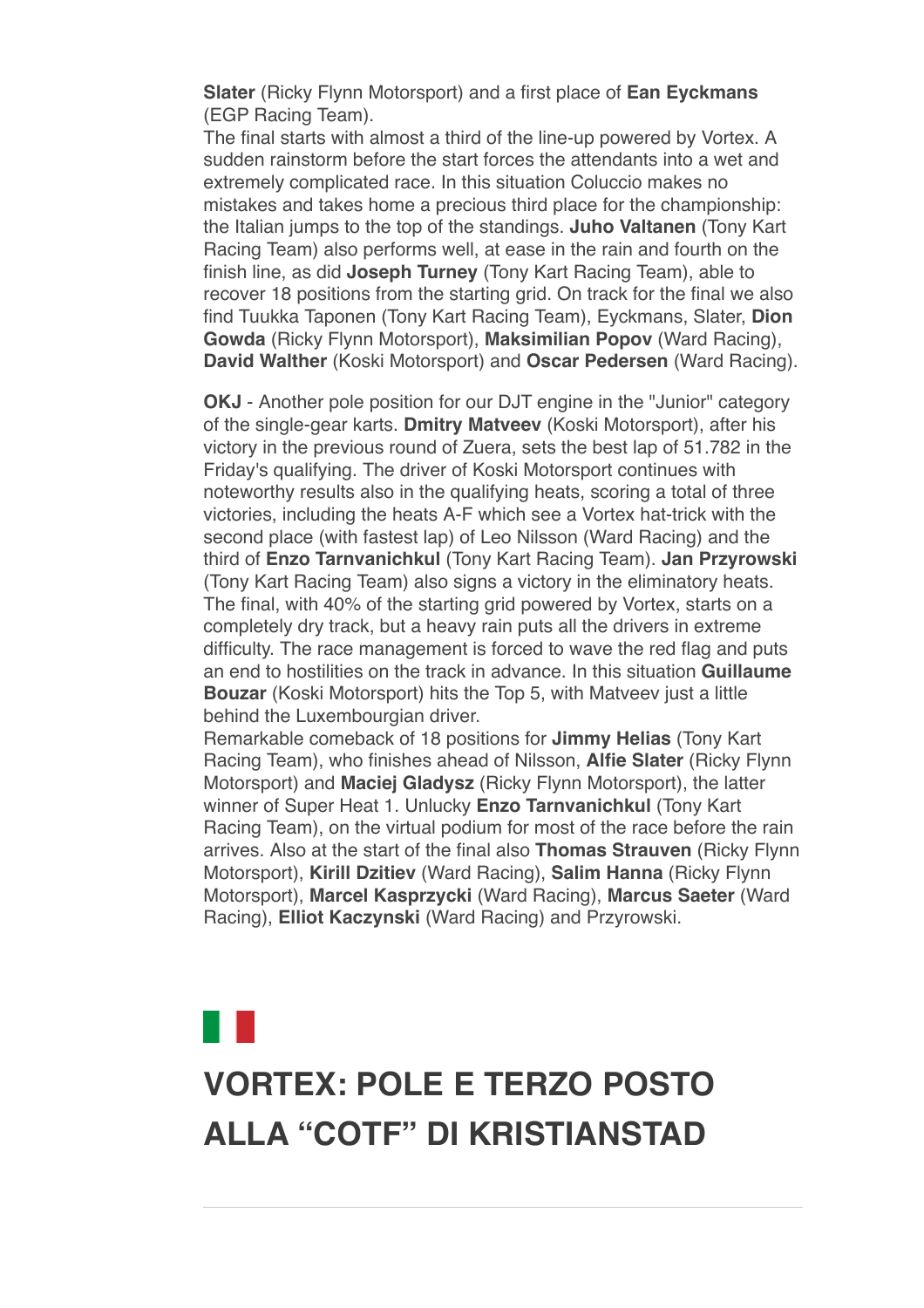In occasione del terzo round della Champions of the Future Euro Series, Svezia, Luigi Coluccio ottiene un podio e il primo posto in campionato nella categoria OK con il nostro motore DST. Pole position e risultati positivi in OKJ con l'unità DST.

**OK** – Il weekend del nostro motore DST nella classe regina dei kart monomarcia si apre con un velocissimo Luigi Coluccio (Tony Kart Racing Team) in qualifica, secondo nel gruppo 2, a soli tre millesimi dall'autore della pole position, e con il secondo miglior tempo in assoluto di tutti i raggruppamenti. Coluccio prosegue la propria gara con due vittorie e due giri veloci nel corso delle qualifying heat rese imprevedibili dalla pioggia, risultati che gli valgono il comando provvisorio della classifica generale. Ai successi dell'italiano si aggiunge una vittoria e un giro veloce di **Freddie Slater** (Ricky Flynn Motorsport) e un primo posto di **Ean Eyckmans** (EGP Racing Team).

La finale prende il via con quasi un terzo dello schieramento motorizzato Vortex. Un improvviso acquazzone prima della partenza obbliga i partecipanti a una gara bagnata ed estremamente complicata. In questa situazione Coluccio non commette errori e porta a casa un terzo posto prezioso per il campionato: l'italiano, infatti, balza in testa alla classifica. Bene anche **Juho Valtanen** (Tony Kart Racing Team), a suo agio sotto la pioggia e quarto sul traguardo, così come **Joseph Turney** (Tony Kart Racing Team), capace di rimontare 18 posizioni rispetto alla griglia di partenza.

In pista per la finale anche **Tuukka Taponen** (Tony Kart Racing Team), Eyckmans, Slater, **Dion Gowda** (Ricky Flynn Motorsport), **Maksimilian Popov** (Ward Racing), **David Walther** (Koski Motorsport) e **Oscar Pedersen** (Ward Racing).

**OKJ** – Altra pole position per il nostro motore DJT nella categoria "Junior" dei kart monomarcia. **Dmitry Matveev** (Koski Motorsport), dopo la vittoria nel precedente round di Zuera, segna il best lap di 51.782 nelle qualifiche di venerdì. Il pilota di Koski Motorsport prosegue con risultati degni di nota anche nelle qualifying heat, totalizzando un bottino di tre vittorie, inclusa la manche A-F che vede una tripletta Vortex con il secondo posto (con giro veloce) di Leo Nilsson (Ward Racing) e il terzo di **Enzo Tarnvanichkul** (Tony Kart Racing Team). Anche **Jan Przyrowski** (Tony Kart Racing Team) firma una vittoria nelle manche eliminatorie.

La finale, con il 40% dello schieramento di partenza motorizzato Vortex, prende il via su pista completamente asciutta, ma un forte scroscio di pioggia mette tutti i partecipanti in condizioni di estrema difficoltà. La direzione gara è costretta a sventolare la bandiera rossa e pone fine con largo anticipo alle ostilità in pista. In questa situazione **Guillaume Bouzar** (Koski Motorsport) centra la Top 5, con Matveev appena poco lontano dal pilota lussemburghese.

Notevole rimonta di 18 posizioni per **Jimmy Helias** (Tony Kart Racing Team), che conclude davanti a Nilsson, **Alfie Slater** (Ricky Flynn Motorsport) e **Maciej Gladysz** (Ricky Flynn Motorsport), quest'ultimo vincitore della super heat 1. Sfortunato **Enzo Tarnvanichkul** (Tony Kart Racing Team), sul podio virtuale per gran parte della gara prima